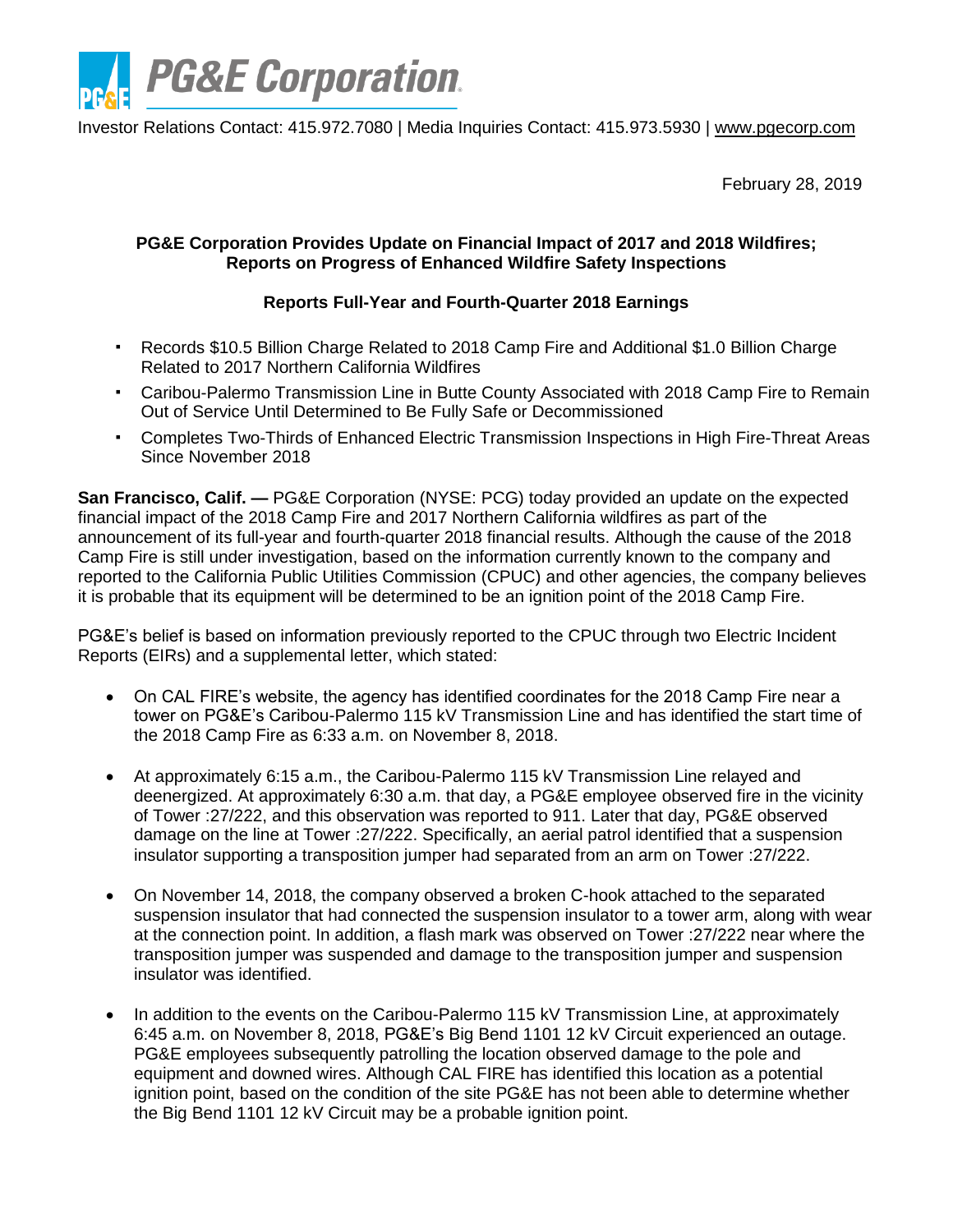Based on these facts, the company is including a \$10.5 billion pre-tax charge related to third-party claims in connection with the 2018 Camp Fire in its full-year and fourth-quarter 2018 financial results.

The company is also recording a new \$1.0 billion pre-tax charge related to the 2017 Northern California wildfires. The \$1.0 billion charge is in addition to the previously recorded \$2.5 billion charge in the second quarter of 2018. The new \$1.0 billion charge relates to the 2017 Atlas and Cascade fires, which were not included in the prior \$2.5 billion charge. The company has taken a total of \$14.0 billion in pre-tax charges related to the 2018 Camp Fire and the 2017 Northern California wildfires to date, which reflects the lower end of the range of estimated losses the company faces from such wildfires. The charges represent a portion of the previously announced estimate of potential wildfire liabilities, which could exceed more than \$30 billion.

## **Enhanced Electric Transmission & Distribution Inspections**

To help further reduce wildfire risk, PG&E is inspecting its electrical equipment in areas at elevated (Tier 2) and extreme (Tier 3) wildfire risk based on the CPUC's [High Fire-Threat District Map.](http://www.cpuc.ca.gov/FireThreatMaps/)

PG&E has completed more than two-thirds of the enhanced inspections (including visual, ground and climbing) of its 5,500 miles of transmission lines and approximately 50,000 transmission structures, including towers and poles, in high fire-threat areas. The company is taking action right away to address any issues that pose an immediate risk to public safety, in advance of this year's wildfire season.

The company expects to complete the remaining inspections of its electric transmission lines by the end of March 2019. Similar inspections of approximately 685,000 distribution poles across more than 25,000 miles of distribution lines began in February 2019. These enhanced distribution inspections are expected to be complete by the end of May 2019, pending any weather or access constraints.

In addition to providing the results to the company's regulator and other agencies, PG&E intends to provide a further update on its inspections to its customers and communities when they are completed.

"We recognize that more must be done to adapt to and address the increasing threat of wildfires and extreme weather in order to keep our customers and communities safe," said John Simon, Interim Chief Executive Officer of PG&E Corporation. "We are taking action now on important safety and maintenance measures identified through our accelerated and enhanced safety inspections and will continue to keep our regulators, customers and investors informed of our efforts."

This enhanced inspection work is being performed as part of the company's Community Wildfire Safety Program, implemented following the 2017 Northern California wildfires as additional precautionary measures intended to further reduce wildfire risk. The accelerated inspection program is in addition to routine inspections and maintenance programs already performed in accordance with state and federal regulatory requirements. Considering the growing threat of extreme weather and wildfires, PG&E has enhanced the criteria used for inspections using a risk-based approach to identify components on electric towers and poles that have the potential to initiate fires.

"All 24,000 PG&E employees are public safety officers in the communities we have the privilege to serve. We have heard the calls for change and are committed to taking action by focusing our resources on reducing risk and improving safety throughout our system," said Simon.

#### **Caribou-Palermo Electric Transmission Line**

As previously noted, PG&E filed two EIRs on November 8 and 14, 2018, as well as a supplemental publicly-released letter dated December 11, 2018, concerning the Caribou-Palermo transmission line.

The 56-mile Caribou-Palermo electric transmission line has been de-energized since December 2018. Preliminary results from the enhanced inspections on this transmission line have identified some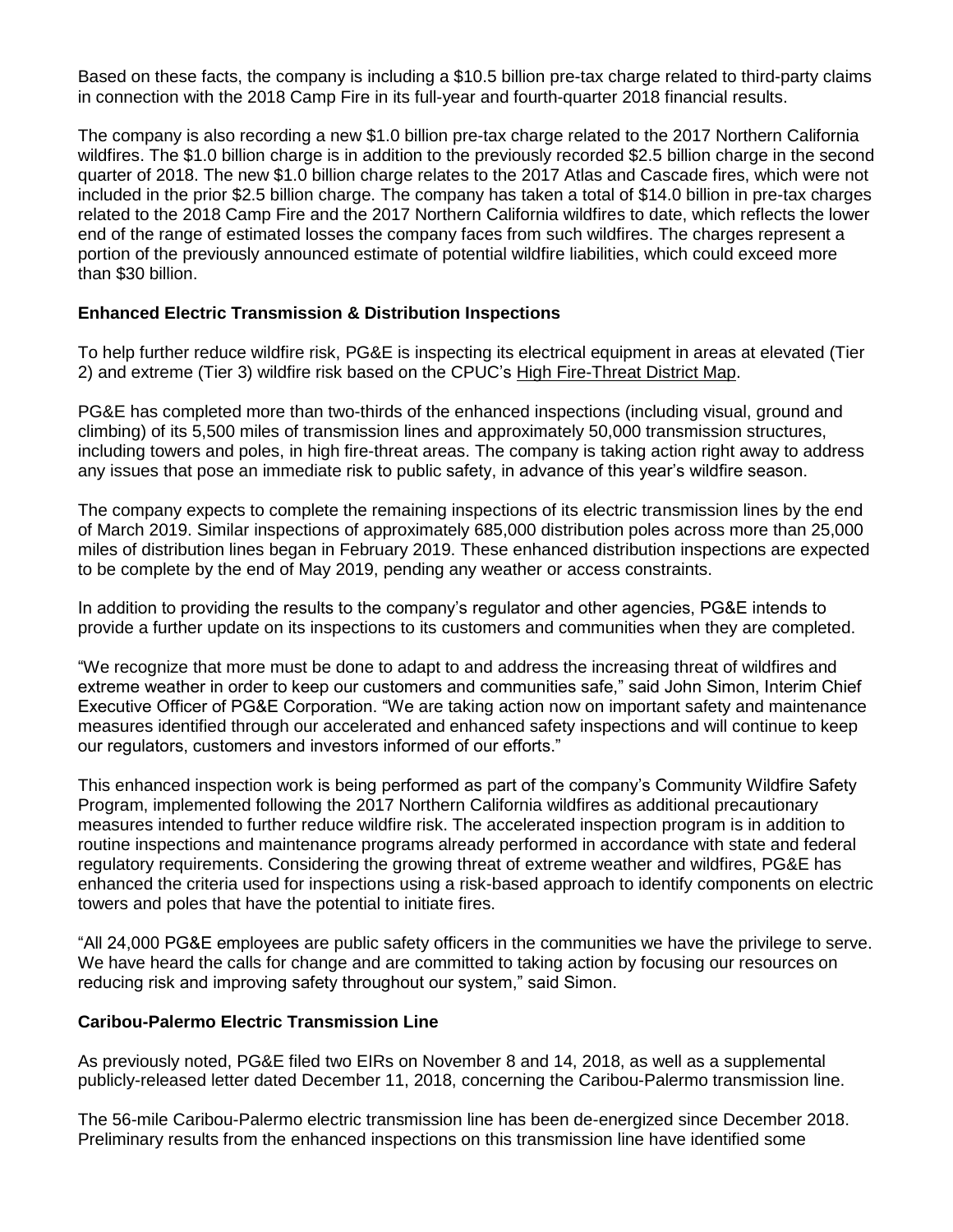equipment conditions that require repair or replacement. As a result, this entire transmission line will remain out of service until it is verified to be fully safe or decommissioned. The 115 kV circuit runs from PG&E's Caribou Powerhouse in Plumas County to PG&E's Palermo Substation in Butte County.

#### **Chapter 11 Reorganization**

As previously announced, on January 29, 2019, PG&E Corporation and its subsidiary, Pacific Gas and Electric Company (the Utility), voluntarily filed for reorganization under Chapter 11 of the U.S. Bankruptcy Code. Throughout the Chapter 11 process, PG&E Corporation and the Utility remain committed to delivering safe and reliable electric and natural gas service to customers, and to continuing to make critical investments in system safety and maintenance. This includes PG&E Corporation's and the Utility's work to further reduce the risk of wildfire in the communities it serves, and to rebuild infrastructure in areas impacted by wildfires.

In addition, as previously announced, PG&E Corporation's and the Utility's respective Boards of Directors continue to actively assess the Utility's operations, finances, management, structure and governance and remain focused on improving safety and operational effectiveness.

## **Fourth-Quarter and Full-Year 2018 Results**

PG&E Corporation's full-year net losses attributable to common shareholders were \$6.9 billion, or \$13.25 per share, as reported in accordance with generally accepted accounting principles (GAAP). This compares to net income available to common shareholders of \$1.6 billion, or \$3.21 per share, for the full year 2017. For the fourth quarter of 2018, GAAP results were net losses of \$6.9 billion, or \$13.24 per share, compared to net income of \$114 million, or \$0.22 per share for the same quarter in 2017. As noted above, in 2018, PG&E Corporation recognized wildfire-related pre-tax charges of \$14.0 billion for third-party claims (consisting of \$10.5 billion for the 2018 Camp Fire and \$3.5 billion for the 2017 Northern California wildfires), partially offset by probable insurance recoveries of \$2.2 billion.

GAAP results include items that management does not consider part of normal, ongoing operations (items impacting comparability), which totaled \$8.9 billion after-tax, or \$17.25 per share, for the year. This was primarily driven by third-party claims, net of probable insurance recoveries, and legal and other costs related to the 2018 Camp Fire and 2017 Northern California wildfires. This was partially offset by a reduction in natural gas-related capital disallowance estimates and 2017 insurance premium cost recoveries. Items impacting comparability for the year also include legal costs related to the 2015 Butte fire and costs to clear pipeline rights-of-way.

The company is facing extraordinary challenges relating to the 2018 Camp Fire and 2017 Northern California wildfires. Management has concluded that these circumstances raise substantial doubt about PG&E Corporation's and the Utility's ability to continue as going concerns, and their independent registered public accountants have included an explanatory paragraph in their auditors' report which states certain conditions exist which raise substantial doubt about PG&E Corporation's and the Utility's ability to continue as going concerns in relation to the foregoing.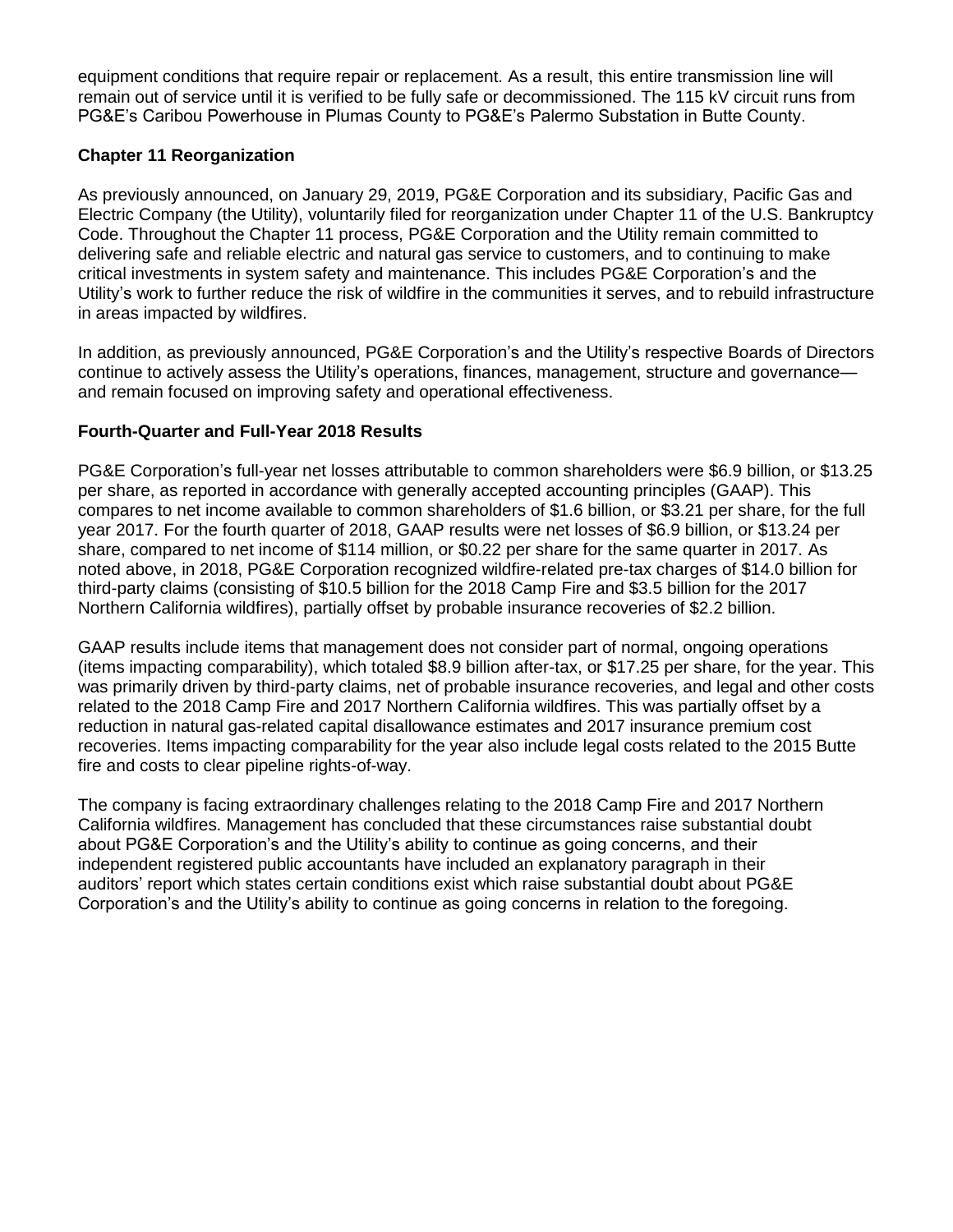## **Non-GAAP Earnings from Operations**

PG&E Corporation's non-GAAP earnings from operations, which exclude items impacting comparability (IIC), were \$2.1 billion, or \$4.00 per share, for the full year of 2018. This is compared to \$1.9 billion, or \$3.68 per share, for 2017. For the fourth quarter of 2018, non-GAAP earnings from operations were \$417 million, or \$0.80 per share, compared to \$327 million, or \$0.63 per share, during the same period in 2017. For the full year and the fourth quarter of 2018, non-GAAP earnings from operations exclude, among other things, the impact of wildfire-related costs, net of probable insurance recoveries, in an aggregate after-tax amount of \$8.9 billion (consisting of \$6.8 billion for the 2018 Camp Fire and \$2.1 billion for the 2017 Northern California wildfires) and \$7.3 billion (consisting of \$6.8 billion for the 2018 Camp Fire and \$0.5 billion for the 2017 Northern California wildfires), respectively.

The increase in quarter-over-quarter non-GAAP earnings from operations was primarily driven by a reduction in short-term incentive compensation, growth in rate base earnings, timing of operational spend in 2017, and probable cost recoveries of insurance premiums incurred in 2018 above amounts included in authorized revenue requirements, partially offset by costs to perform enhanced vegetation management work and the timing of taxes.

PG&E Corporation discloses "non-GAAP earnings from operations," which is a non-GAAP financial measure, in order to provide a measure that allows investors to compare the underlying financial performance of the business from one period to another, exclusive of items impacting comparability. See the accompanying tables for a reconciliation of non-GAAP earnings from operations to PG&E Corporation's earnings (loss) on a GAAP basis.

## **IIC Guidance**

At this time, PG&E Corporation is not providing guidance for 2019 GAAP earnings and non-GAAP earnings from operations due to the continuing uncertainty related to the 2018 Camp Fire and the 2017 Northern California wildfires and the Chapter 11 proceedings. PG&E Corporation is providing 2019 IIC guidance of \$670 million to \$907 million after-tax for costs related to the 2018 Camp Fire and 2017 Northern California wildfires, electric asset inspections, and Chapter 11-related matters.

IIC guidance is based on various assumptions and forecasts related to future expenses and certain other factors.

# **Supplemental Financial Information**

In addition to the financial information accompanying this release, presentation slides have been furnished on Form 8-K to the Securities and Exchange Commission and are available on PG&E Corporation's website at: http://investor.pgecorp.com/financials/quarterly-earnings-reports/default.aspx.

#### **Public Dissemination of Certain Information**

PG&E Corporation and the Utility routinely provide links to the Utility's principal regulatory proceedings with the CPUC and the Federal Energy Regulatory Commission (FERC) at http://investor.pgecorp.com, under the "Regulatory Filings" tab, so that such filings are available to investors upon filing with the relevant agency. PG&E Corporation and the Utility also routinely post, or provide direct links to, presentations, documents, and other information that may be of interest to investors at http://investor.pgecorp.com, under the "Wildfire Updates" and "News & Events: Events & Presentations" tabs, respectively, in order to publicly disseminate such information. It is possible that any of these filings or information included therein could be deemed to be material information.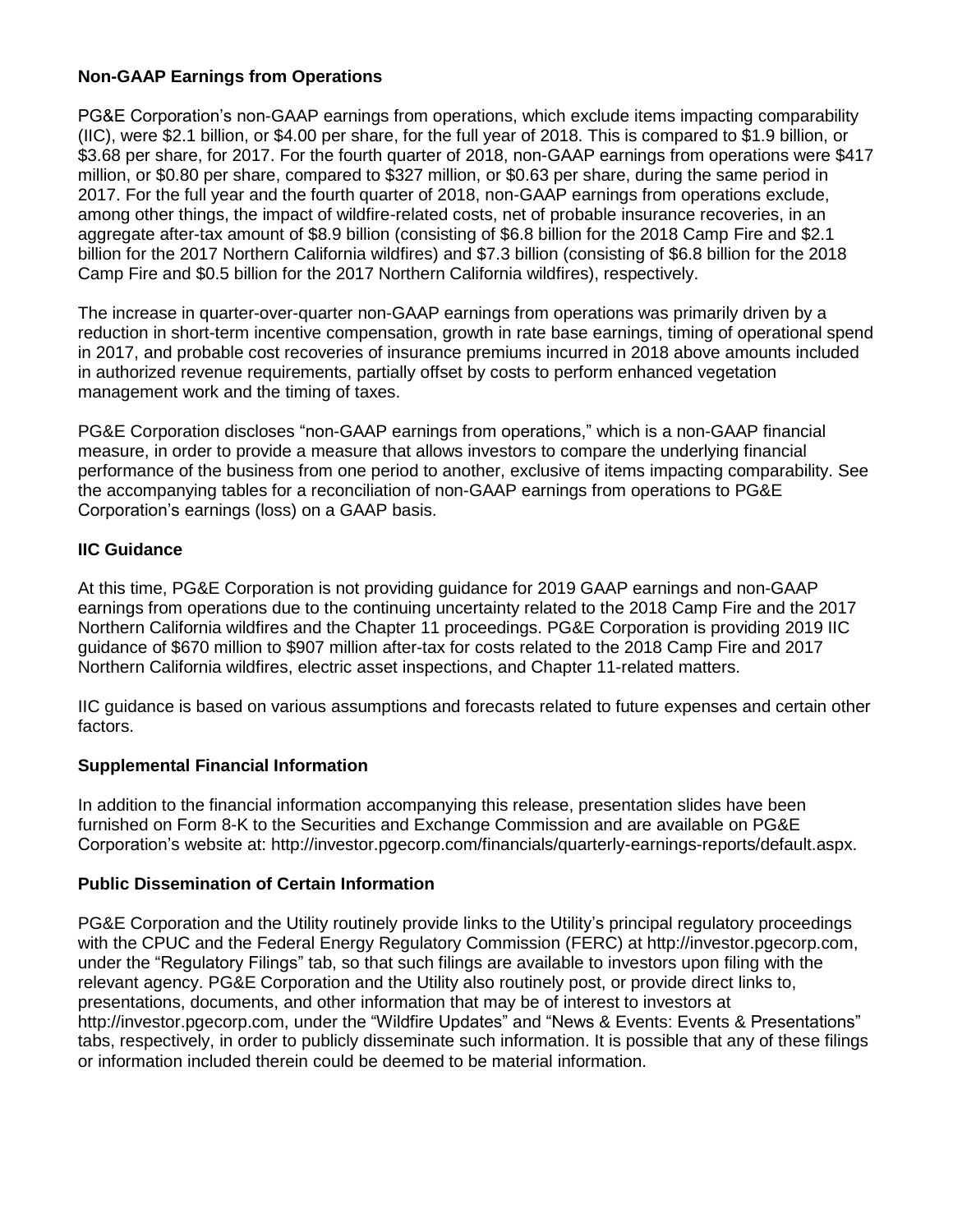#### **About PG&E Corporation**

PG&E Corporation (NYSE: PCG) is a holding company headquartered in San Francisco. It is the parent company of Pacific Gas and Electric Company, an energy company that serves 16 million Californians across a 70,000-square-mile service area in Northern and Central California. Each of PG&E Corporation and the Utility is a separate entity, with distinct creditors and claimants, and is subject to separate laws, rules and regulations. For more information, visit http://www.pgecorp.com. In this press release, they are together referred to as "PG&E."

#### **Forward-Looking Statements**

This press release contains forward-looking statements that are not historical facts, including statements about the beliefs, expectations, estimates, future plans and strategies of PG&E Corporation and the Utility, as well as forecasts and estimates regarding potential liability in connection with the 2018 Camp Fire and 2017 Northern California wildfires, the company's Community Wildfire Safety Program, and PG&E Corporation's 2019 IIC guidance. These statements are based on current expectations and assumptions, which management believes are reasonable, and on information currently available to management, but are necessarily subject to various risks and uncertainties. In addition to the risk that these assumptions prove to be inaccurate, factors that could cause actual results to differ materially from those contemplated by the forward-looking statements include factors disclosed in PG&E Corporation's and the Utility's annual report on Form 10-K for the year ended December 31, 2018 and other reports filed with the SEC, which are available on PG&E Corporation's website at www.pgecorp.com and on the SEC website at www.sec.gov. Additional factors include, but are not limited to, those associated with the Chapter 11 cases of PG&E Corporation and the Utility that commenced on January 29, 2019. PG&E Corporation and the Utility undertake no obligation to publicly update or revise any forward-looking statements, whether due to new information, future events or otherwise, except to the extent required by law.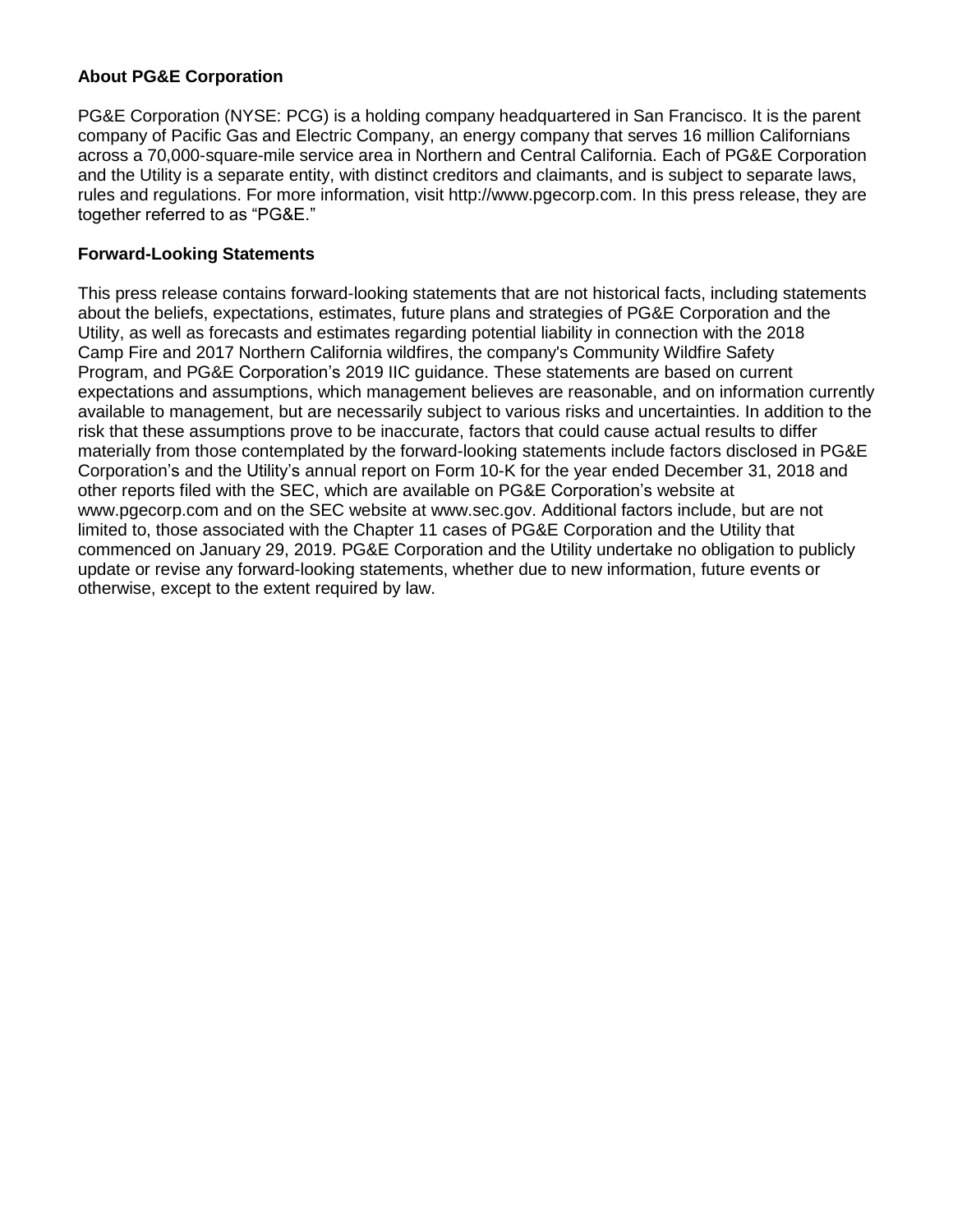#### **PG&E CORPORATION CONSOLIDATED STATEMENTS OF INCOME (in millions, except per share amounts)**

|                                                          | Year ended December 31, |              |               |             |  |        |
|----------------------------------------------------------|-------------------------|--------------|---------------|-------------|--|--------|
|                                                          |                         | 2018         |               | 2017        |  | 2016   |
| <b>Operating Revenues</b>                                |                         |              |               |             |  |        |
| Electric                                                 | \$                      | 12,713       | $\mathcal{S}$ | $13,124$ \$ |  | 13,864 |
| Natural gas                                              |                         | 4,046        |               | 4,011       |  | 3,802  |
| <b>Total operating revenues</b>                          |                         | 16,759       |               | 17,135      |  | 17,666 |
| <b>Operating Expenses</b>                                |                         |              |               |             |  |        |
| Cost of electricity                                      |                         | 3,828        |               | 4,309       |  | 4,765  |
| Cost of natural gas                                      |                         | 671          |               | 746         |  | 615    |
| Operating and maintenance                                |                         | 7,153        |               | 6,321       |  | 7,326  |
| Wildfire-related claims, net of insurance recoveries     |                         | 11,771       |               |             |  | 125    |
| Depreciation, amortization, and decommissioning          |                         | 3,036        |               | 2,854       |  | 2,755  |
| <b>Total operating expenses</b>                          |                         | 26,459       |               | 14,230      |  | 15,586 |
| <b>Operating Income (Loss)</b>                           |                         | (9,700)      |               | 2,905       |  | 2,080  |
| Interest income                                          |                         | 76           |               | 31          |  | 23     |
| Interest expense                                         |                         | (929)        |               | (888)       |  | (829)  |
| Other income, net                                        |                         | 424          |               | 123         |  | 188    |
| <b>Income (Loss) Before Income Taxes</b>                 |                         | (10, 129)    |               | 2,171       |  | 1,462  |
| Income tax provision (benefit)                           |                         | (3,292)      |               | 511         |  | 55     |
| <b>Net Income (Loss)</b>                                 |                         | (6, 837)     |               | 1,660       |  | 1,407  |
| Preferred stock dividend requirement of subsidiary       |                         | 14           |               | 14          |  | 14     |
| <b>Income (Loss) Available for Common Shareholders</b>   | $\mathbf S$             | $(6,851)$ \$ |               | $1,646$ \$  |  | 1,393  |
| <b>Weighted Average Common Shares Outstanding, Basic</b> |                         | 517          |               | 512         |  | 499    |
| Weighted Average Common Shares Outstanding, Diluted      |                         | 517          |               | 513         |  | 501    |
| <b>Net Earnings (Loss) Per Common Share, Basic</b>       | \$                      | $(13.25)$ \$ |               | 3.21 S      |  | 2.79   |
| <b>Net Earnings (Loss) Per Common Share, Diluted</b>     | \$                      | $(13.25)$ \$ |               | 3.21 S      |  | 2.78   |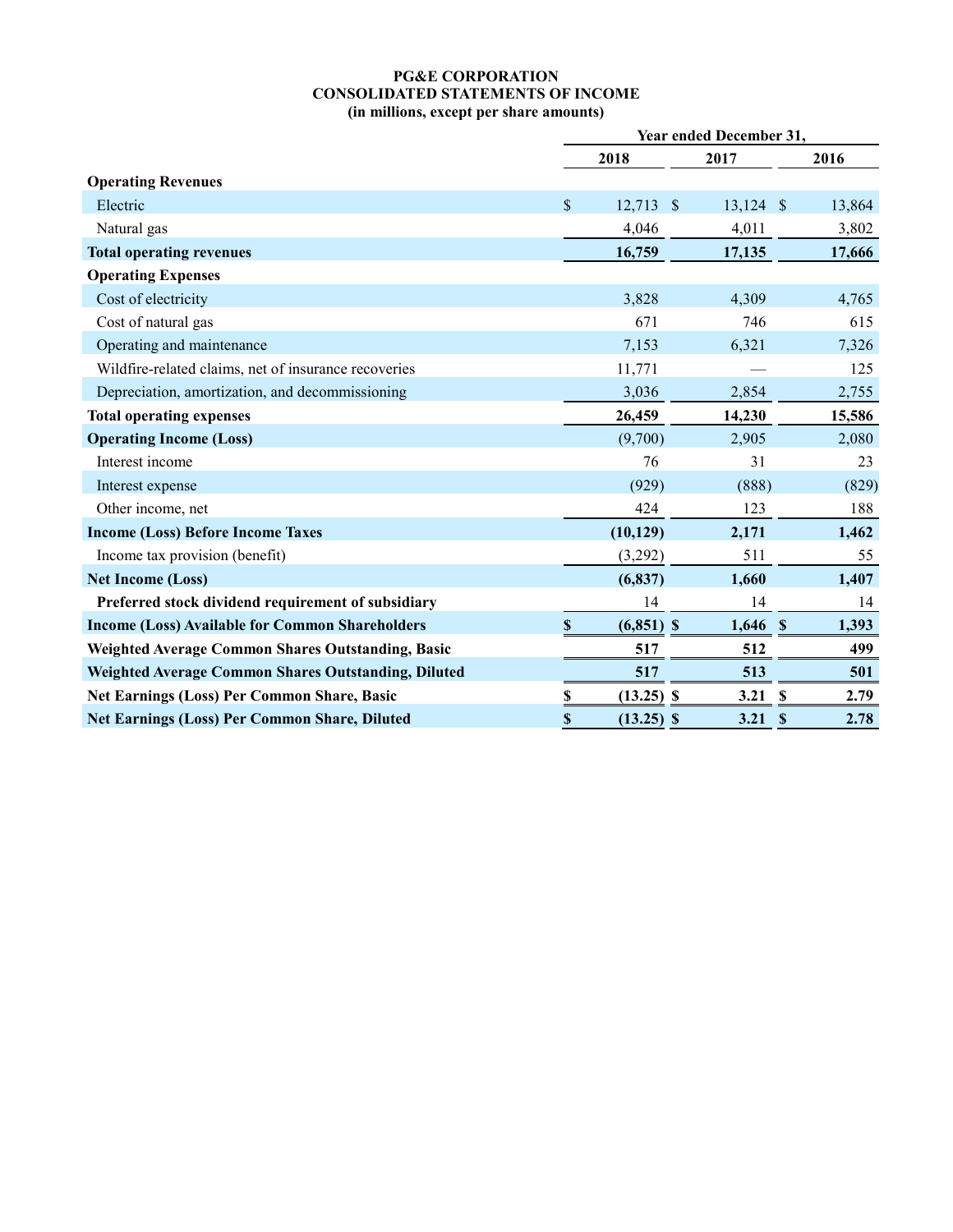#### Reconciliation of PG&E Corporation's Consolidated Income Available for Common Shareholders in Accordance with Generally Accepted Accounting Principles ("GAAP") to Non-GAAP Earnings from Operations Fourth Quarter and Year to Date, 2018 vs. 2017

(in millions, except per share amounts)

|                                                                                           | <b>Three Months Ended</b><br>December 31, |                |                                                         | <b>Year Ended</b><br>December 31, |                        |             |                                                         |                  |
|-------------------------------------------------------------------------------------------|-------------------------------------------|----------------|---------------------------------------------------------|-----------------------------------|------------------------|-------------|---------------------------------------------------------|------------------|
|                                                                                           |                                           | Earnings       | <b>Earnings</b> per<br><b>Common Share</b><br>(Diluted) |                                   | <b>Earnings</b>        |             | <b>Earnings</b> per<br><b>Common Share</b><br>(Diluted) |                  |
| (in millions, except per share amounts)                                                   | 2018                                      | 2017           | 2018                                                    | 2017                              | 2018                   | 2017        | 2018                                                    | 2017             |
| <b>PG&amp;E Corporation's Earnings (Loss) on a</b><br><b>GAAP</b> basis                   | \$ (6,873) \$                             | <b>114</b>     | $$ (13.24)$ \$                                          | 0.22                              | $$ (6,851) \$ 1,646$   |             | $$ (13.25)$ \$                                          | 3.21             |
| Items Impacting Comparability: $(1)$                                                      |                                           |                |                                                         |                                   |                        |             |                                                         |                  |
| 2018 Camp fire-related costs, net of insurance <sup>(2)</sup>                             | 6,823                                     |                | 13.15                                                   |                                   | 6,823                  |             | 13.20                                                   |                  |
| 2017 Northern California wildfire-related costs, net<br>of insurance $(3)$                | 452                                       | 49             | 0.87                                                    | 0.09                              | 2,090                  | 49          | 4.04                                                    | 0.09             |
| Pipeline-related expenses <sup>(4)</sup>                                                  | 8                                         | $\overline{7}$ | 0.02                                                    | 0.01                              | 33                     | 52          | 0.06                                                    | 0.10             |
| 2015 Butte fire-related costs, net of insurance (5)                                       | 7                                         | 9              | 0.01                                                    | 0.02                              | 24                     | 36          | 0.05                                                    | 0.07             |
| Reduction in gas-related capital disallowances <sup>(6)</sup>                             |                                           |                |                                                         |                                   | (27)                   |             | (0.05)                                                  |                  |
| 2017 insurance premium cost recoveries $(7)$                                              |                                           |                |                                                         |                                   | (23)                   |             | (0.05)                                                  |                  |
| Tax Cuts and Jobs Act transition impact (8)                                               |                                           | 147            |                                                         | 0.29                              |                        | 147         |                                                         | 0.29             |
| Fines and penalties $(9)$                                                                 |                                           |                |                                                         |                                   |                        | 47          |                                                         | 0.09             |
| Diablo Canyon settlement-related disallowance (10)                                        |                                           |                |                                                         |                                   |                        | 32          |                                                         | 0.06             |
| Legal and regulatory-related expenses (11)                                                |                                           | 1              |                                                         |                                   |                        | 6           | $\qquad \qquad$                                         | 0.01             |
| GT&S revenue timing impact $(12)$                                                         |                                           |                |                                                         |                                   |                        | (88)        |                                                         | (0.17)           |
| Net benefit from derivative litigation settlement (13)                                    |                                           |                |                                                         |                                   |                        | (38)        |                                                         | (0.07)           |
| <b>PG&amp;E Corporation's Non-GAAP Earnings from</b><br><b>Operations</b> <sup>(14)</sup> | $\mathbf S$<br>417                        | 327<br>S       | 0.80<br>S                                               | 0.63<br><b>S</b>                  | 2,069<br>$\mathbf{\$}$ | 1,889<br>S. | 4.00<br><b>S</b>                                        | 3.68<br><b>S</b> |

All amounts presented in the table above are tax adjusted at PG&E Corporation's statutory tax rate of 27.98% for 2018 and 40.75% for 2017, except for certain fines and penalties in 2017. Amounts may not sum due to rounding.

- (1) "Items impacting comparability" represent items that management does not consider part of the normal course of operations and affect comparability of financial results between periods, consisting of the items listed in the table above. See Use of Non-GAAP Financial Measures.
- (2) The Utility incurred costs, net of insurance, of \$9.5 billion (before the tax impact of \$2.7 billion) during the three and twelve months ended December 31, 2018 associated with the 2018 Camp fire. This includes accrued charges of \$10.5 billion (before the tax impact of \$2.9 billion) during the three and twelve months ended December 31, 2018 related to estimated third-party claims. The Utility also recorded \$185 million (before the tax impact of \$52 million) during the three and twelve months ended December 31, 2018 reflecting the accelerated amortization of prepaid insurance premiums for single event coverage policies. In addition, the Utility incurred costs of \$169 million (before the tax impact of \$47 million) during the three and twelve months ended December 31, 2018 for clean-up and repair costs. These costs were partially offset by \$1.4 billion (before the tax impact of \$386 million) recorded during the three and twelve months ended December 31, 2018 for probable insurance recoveries.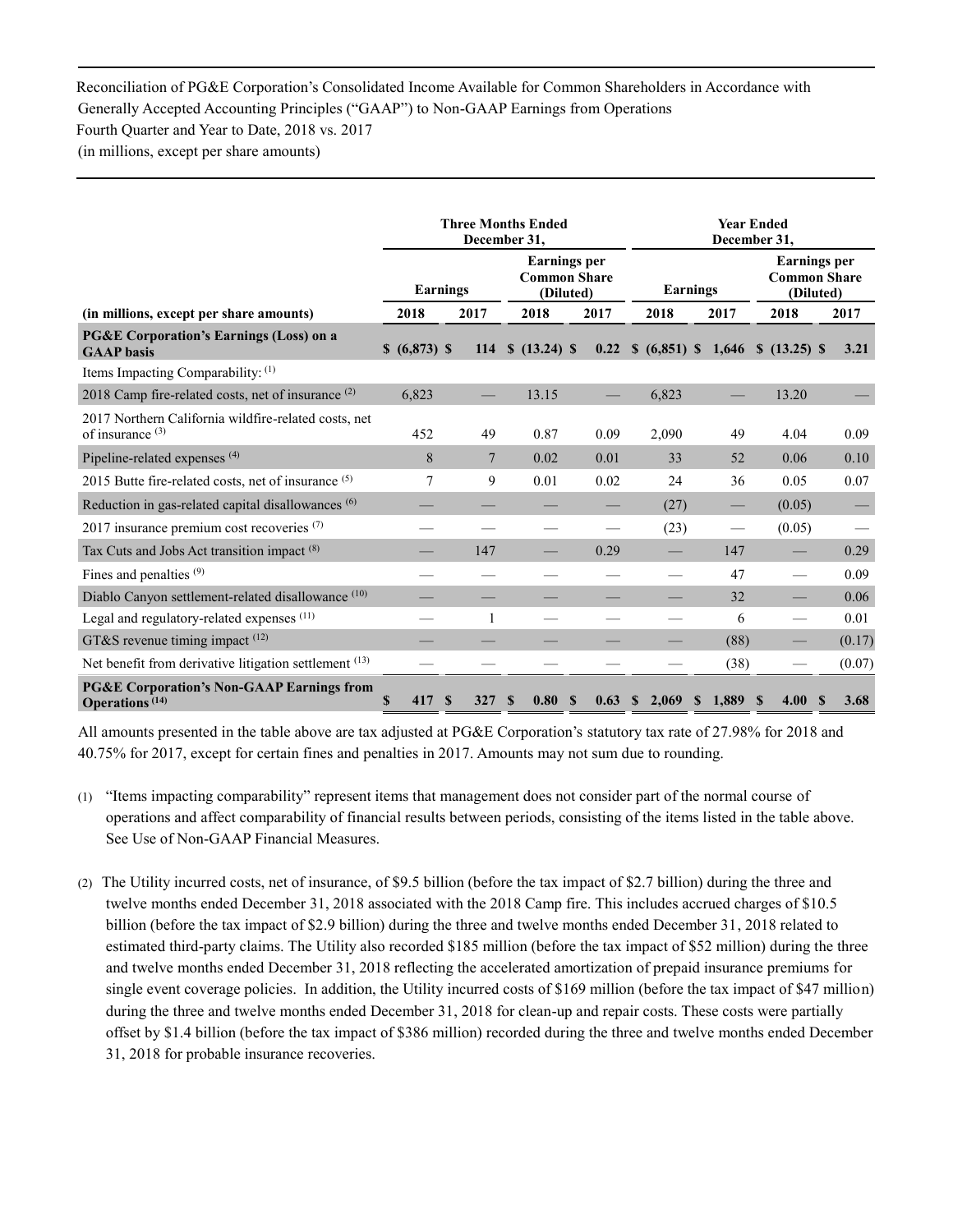| (in millions, pre-tax)                                 | <b>Three Months Ended</b><br><b>December 31, 2018</b> | <b>Year Ended December</b><br>31, 2018 |
|--------------------------------------------------------|-------------------------------------------------------|----------------------------------------|
| Third-party claims                                     | $10,500$ \$                                           | 10,500                                 |
| Accelerated amortization of prepaid insurance premiums | 185                                                   | 185                                    |
| Utility clean-up and repair costs                      | 169                                                   | 169                                    |
| Insurance recoveries                                   | (1,380)                                               | (1,380)                                |
| 2018 Camp fire-related costs, net of insurance         | 9.474 \$                                              | 9.474                                  |

(3) The Utility incurred costs, net of insurance, of \$629 million (before the tax impact of \$176 million) and \$2.9 billion (before the tax impact of \$813 million) during the three and twelve months ended December 31, 2018, respectively, associated with the 2017 Northern California wildfires. This includes accrued charges of \$1 billion (before the tax impact of \$280 million) and \$3.5 billion (before the tax impact of \$979 million) during the three and twelve months ended December 31, 2018, respectively, related to third-party claims. The Utility also recorded \$85 million (before the tax impact of \$24 million) and \$205 million (before the tax impact of \$57 million) during the three and twelve months ended December 31, 2018, respectively, for legal and other costs. In addition, the Utility incurred costs of \$40 million (before the tax impact of \$11 million) during the twelve months ended December 31, 2018 for Utility clean-up and repair costs. These costs were partially offset by \$456 million (before the tax impact of \$128 million) and \$842 million (before the tax impact of \$236 million) recorded during the three and twelve months ended December 31, 2018, respectively, for probable insurance recoveries.

| (in millions, pre-tax)                                            | <b>Three Months Ended</b><br><b>December 31, 2018</b> |     | <b>Year Ended December</b><br>31, 2018 |
|-------------------------------------------------------------------|-------------------------------------------------------|-----|----------------------------------------|
| Third-party claims                                                | 1,000S                                                |     | 3,500                                  |
| Legal and other costs                                             | 85                                                    |     | 205                                    |
| Utility clean-up and repair costs                                 |                                                       |     | 40                                     |
| Insurance recoveries                                              | (456)                                                 |     | (842)                                  |
| 2017 Northern California wildfire-related costs, net of insurance | 629                                                   | - 8 | 2,903                                  |

- (4) The Utility incurred costs of \$11 million (before the tax impact of \$3 million) and \$46 million (before the tax impact of \$13 million) during the three and twelve months ended December 31, 2018, respectively, for pipeline-related expenses incurred in connection with the multi-year effort to identify and remove encroachments from transmission pipeline rights-of-way.
- (5) The Utility incurred costs, net of insurance, of \$9 million (before the tax impact of \$2 million) and \$40 million (before the tax impact of \$11 million) during the three and twelve months ended December 31, 2018, respectively, associated with legal costs for the 2015 Butte fire. These costs were partially offset by \$7 million (before the tax impact of \$2 million) recorded during the twelve months ended December 31, 2018 for contractor insurance recoveries.

| (in millions, pre-tax)                          | <b>Three Months Ended</b><br>December 31, 2018 | <b>Year Ended December</b><br>31, 2018 |  |  |  |
|-------------------------------------------------|------------------------------------------------|----------------------------------------|--|--|--|
| Legal costs                                     |                                                |                                        |  |  |  |
| Insurance recoveries                            |                                                |                                        |  |  |  |
| 2015 Butte fire-related costs, net of insurance |                                                |                                        |  |  |  |

(6) The Utility reduced the estimated disallowance for gas-related capital costs that were expected to exceed authorized amounts by \$38 million (before the tax impact of \$11 million) during the twelve months ended December 31, 2018. The Utility had previously recorded \$85 million (before the tax impact of \$35 million) in 2016 for probable capital disallowances in the 2015 Gas Transmission and Storage ("GT&S") rate case. From 2012 through 2014, the Utility had recorded cumulative charges of \$665 million (before the tax impact of \$271 million) for disallowed Pipeline Safety Enhancement Plan ("PSEP") related capital expenditures.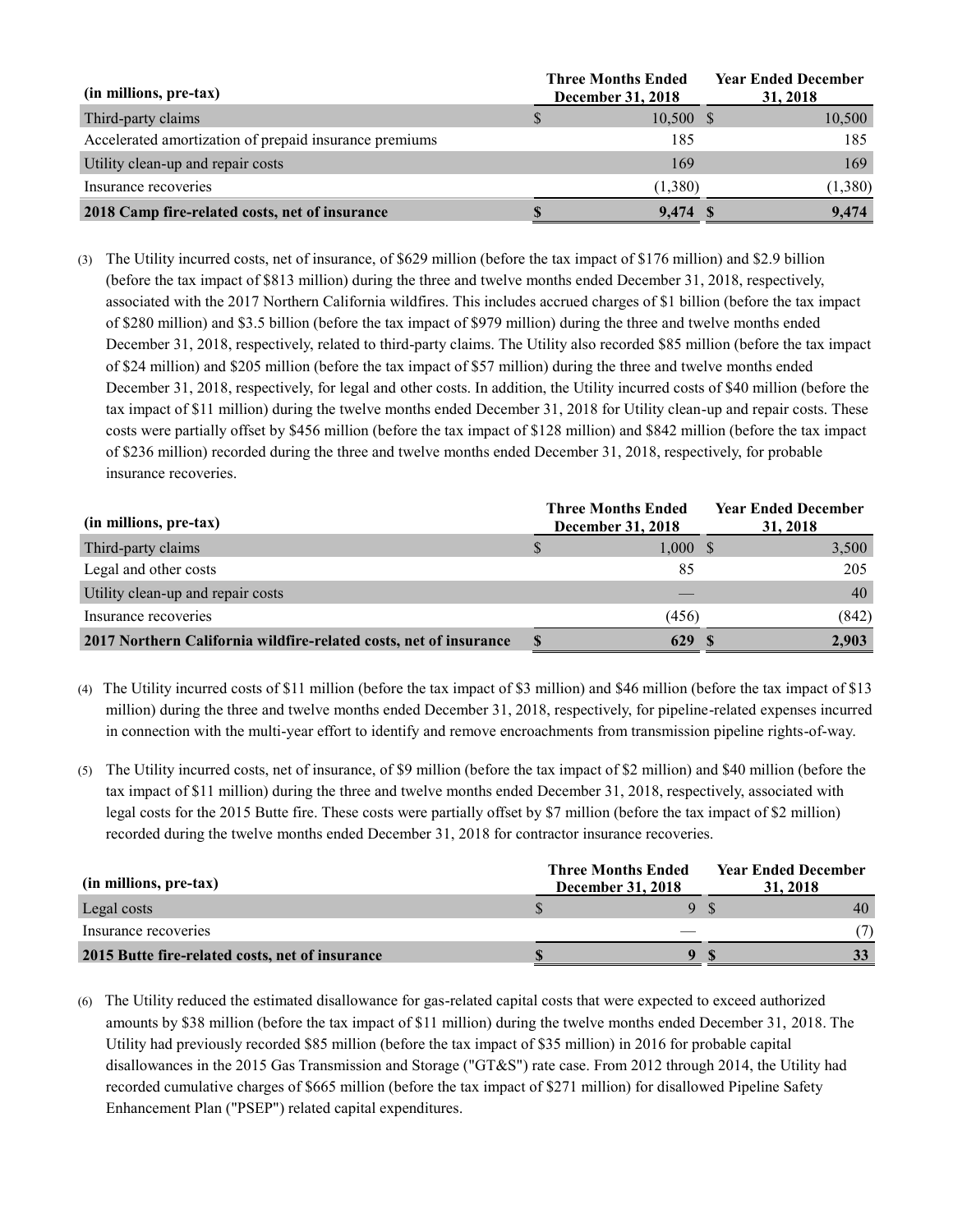- (7) As a result of the California Public Utilities Commission's ("CPUC") June 2018 decision authorizing a Wildfire Expense Memorandum Account ("WEMA"), the Utility recorded \$32 million (before the tax impact of \$9 million) during the twelve months ended December 31, 2018 for probable cost recoveries of insurance premiums incurred in 2017 above amounts included in authorized revenue requirements.
- (8) PG&E Corporation and the Utility incurred total after-tax costs of \$147 million during the three and twelve months ended December 31, 2017, as a result of the Tax Cuts and Jobs Act, which was signed into law on December 22, 2017. The Utility recorded a one-time, after-tax charge of \$64 million during the three and twelve months ended December 31, 2017, primarily related to deferred tax assets associated with disallowed plant, and PG&E Corporation recorded a one-time, after-tax charge of \$83 million during the three and twelve months ended December 31, 2017, primarily related to net operating loss carryforwards.
- (9) The Utility incurred costs of \$71 million (before the tax impact of \$24 million) during the twelve months ended December 31, 2017, for fines and penalties. This included disallowed expenses of \$32 million (before the tax impact of \$13 million) during the twelve months ended December 31, 2017, associated with safety-related cost disallowances imposed by the CPUC in its April 9, 2015 decision ("San Bruno Penalty Decision") in the gas transmission pipeline investigations. The Utility also recorded \$15 million (before the tax impact of \$6 million) during the twelve months ended December 31, 2017, for disallowances imposed by the CPUC in its final phase two decision of the 2015 GT&S rate case for prohibited ex parte communications. In addition, the Utility recorded \$24 million (before the tax impact of \$5 million) during the twelve months ended December 31, 2017, for financial remedies in connection with the settlement filed with the CPUC on March 28, 2017, related to the order instituting investigation into compliance with ex parte communication rules.
- (10) The Utility recorded a disallowance of \$47 million (before the tax impact of \$15 million) during the twelve months ended December 31, 2017, comprised of canceled projects of \$24 million (before the tax impact of \$6 million) and disallowed license renewal costs of \$23 million (before the tax impact of \$9 million), as a result of the settlement agreement submitted to the CPUC in connection with the Utility's joint proposal to retire the Diablo Canyon Power Plant.
- (11) The Utility incurred costs of \$2 million (before the tax impact of \$1 million) and \$10 million (before the tax impact of \$4 million) during the three and twelve months ended December 31, 2017, respectively, for legal and regulatory related expenses incurred in connection with various enforcement, regulatory, and litigation activities regarding natural gas matters and regulatory communications.
- (12) The Utility recorded revenues of \$150 million (before the tax impact of \$62 million) during the twelve months ended December 31, 2017 in excess of the 2017 authorized revenue requirement, which included the final component of undercollected revenues retroactive to January 1, 2015, as a result of the CPUC's final phase two decision in the 2015 GT&S rate case.
- (13) PG&E Corporation recorded proceeds from insurance, net of plaintiff payments, of \$65 million (before the tax impact of \$27 million) during the three and twelve months ended December 31, 2017, associated with the settlement agreement in connection with the San Bruno shareholder derivative litigation that was approved by the Superior Court of California, County of San Mateo, on July 18, 2017. This included \$90 million (before the tax impact of \$37 million) during the three and twelve months ended December 31, 2017, for proceeds from insurance, partially offset by \$25 million (before the tax impact of \$10 million) during the three and twelve months ended December 31, 2017, for plaintiff legal fees paid in connection with the settlement.
- (14) "Non-GAAP earnings from operations" is a non-GAAP financial measure. See Use of Non-GAAP Financial Measures.